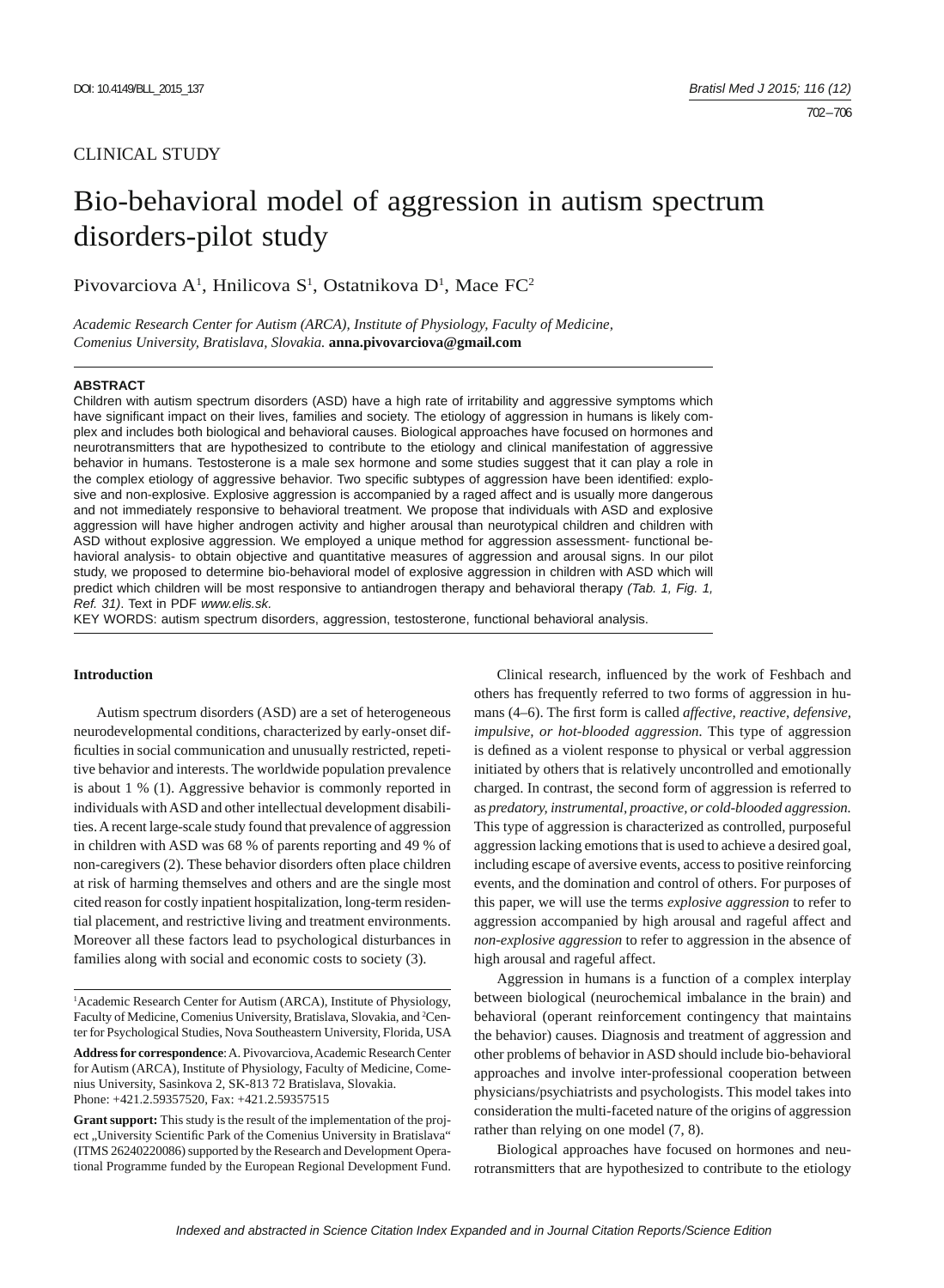and clinical manifestation of aggressive behavior in humans. This research has led to specific pharmacotherapeutic approaches to address neurochemical imbalances in the brain. For example, dopamine blockers such as antipsychotics (e.g. risperidone) have been observed to be effective in treating some aspects of autism (9), specifically hyperactivity, stereotypies, aggression, and selfinjury (10). Some studies have shown that levels of dopamine metabolites in cerebrospinal fluid (11) are significantly elevated in individuals with autism. Risperidone blocks dopamine receptors in some areas of the brain (12) and may result in decreased dopamine effect which may lead to decreased aggression in individuals with autism. The literature also suggests that testosterone may be involved in the etiology of aggression in humans as another contributing biological factor. Testosterone is a male sex hormone, but in fact, it regulates sexual arousal and many other processes in both genders (13). Several studies have examined the relationship between salivary/plasmatic testosterone levels and aggression in various populations with mixed results. Some of them describe no clear relationship between the plasma/salivary testosterone levels and aggressive behavior in populations of pre-pubertal children (14), in male undergraduates (15) and in healthy male adults (16). However, there are studies showing strong positive correlations between testosterone (and testosterone precursor) levels in plasma/ saliva and aggression (e.g., in populations of male children with conduct disorders, male/female adolescents and adults, and male prisoners (17–23).

There are several studies investigating the relationship between testosterone and symptoms of ASD. However, we have found only one study showing an association between testosterone and aggression in these individuals. Tordjman et al. measured plasma testosterone in nine patients with ASD compared to a group of neurotypical children. The nine adolescent children with ASD were divided into three groups comprised of (1) those aggressive against others, (2) those who are self-mutilating, and (3) a group that had the withdrawal characteristic of ASD. The group that exhibited aggression against others had higher testosterone levels than any of the comparison subjects. However, the other autistic patients showed normal adrenal androgen levels (24).

We conducted a preliminary test of bio-behavioral model of explosive aggression in children with ASD. Our primary hypothesis was that individuals with ASD and explosive aggression will have higher androgen activity and higher arousal than neurotypical children and children with ASD without explosive aggression. We used a unique method for aggression assessment- functional behavioral analysis to obtain objective, quantitative measures of aggressive behavior that are reflective of explosive and non-explosive aggression. The case studies presented here replicate the essential findings from Tordjman et al. that suggest testosterone may play explosive role in aggression in ASD patients (24).

#### **Methods**

#### *Participants*

Participants were three pre-pubertal male patients from Slovakia with aggressive behavior, tantrum-like behaviors, noncompliance, flopping, and disrobing/wetting. The parent of one patients reported that behavior problems were accompanied by rageful affect (see Tordjman et al.'s reference to explosive aggression)  $(24)$ . The study inclusion criteria were defined according to the ICD 10 F84.1 Child autism reported by parents or care givers. Exclusion criteria were comorbid psychiatric diagnoses and endocrine diseases.

Peter (5 year-old boy) engaged in: (a) Type 1 Aggression (aggression without rage) – open hand hits and kicking. This type of aggression also occurred with a sad affect and crying; (b) Type 2 Aggression (aggression with rage) – open hand hits with his hands, kicking, head butts, and bites that break the skin. This type of aggression was of high intensity, explosive and co-occurred with a raged affect; and (c) Tantrums–screams, loud cries, and throwing objects and property destruction. His tantrums co-occurred with aggressive behavior and an angry/rageful affect. Marek (3 yearold) engaged in (a) Type 1 Aggression – open hand hits with one or two hands, and (b) Tantrums–crying, falling to the floor, kicking objects, loud cries, and whining. Tantrums co-occurred with aggressive behavior, and throwing objects and property destruction. Andrej (8 year-old) who engaged in (a) Type 1 Aggression (aggression without rage) – open hand hits with both hands, biting, pinching, and hair pulling. Biting often broke the skin; and (b) Tantrums – whining, loud vocalizations, and disruptive behavior. All participants had mild cognitive delays, spoke using one to four words and lived with their parents.

The control group consisted of 9 typically developing pre-pubertal male participants from the pediatric unit of Children's faculty hospital in Bratislava, Slovakia, matched by gender and age.

#### *Aggression assessment*

All three ASD patients received a behavioral mental health assessment using three methodologies: (a) Structured functional assessment interview with parents. This interview solicits information about a wide range of problem behaviors and concentrates the discussion on the environmental events surrounding the two or three behaviors of greatest concern to parents (25); (b) Reinforcer assessment interview was conducted via telephone prior to the initial visit with each family (i.e., the Reinforcer Assessment for Individuals with Severe Disabilities (26); and (c) Parent-run functional analysis (see below). Indicators of high autonomic involvement (explosive aggression) included raged facial expressions, extreme motor agitation, and screaming observed during parent-run functional analyses.

One parent of each patient conducted a *parent-run functional analysis* in the presence of the senior behavioral psychologist who guided the assessment procedures. Parents were trained individually to present a pre-determined set of motivating conditions to each child in sessions that lasted 5 to 10 min. Sessions alternated in a quasi-random order to provide within-subject experimental control for the assessment (27). All sessions were conducted with the patient, his mother and one or two behavior therapists in a 3 x 4 m room with an adjacent observation room with one-way observation window.

For the parent-run functional analysis, parents were instructed to introduce a single motivating condition during each session.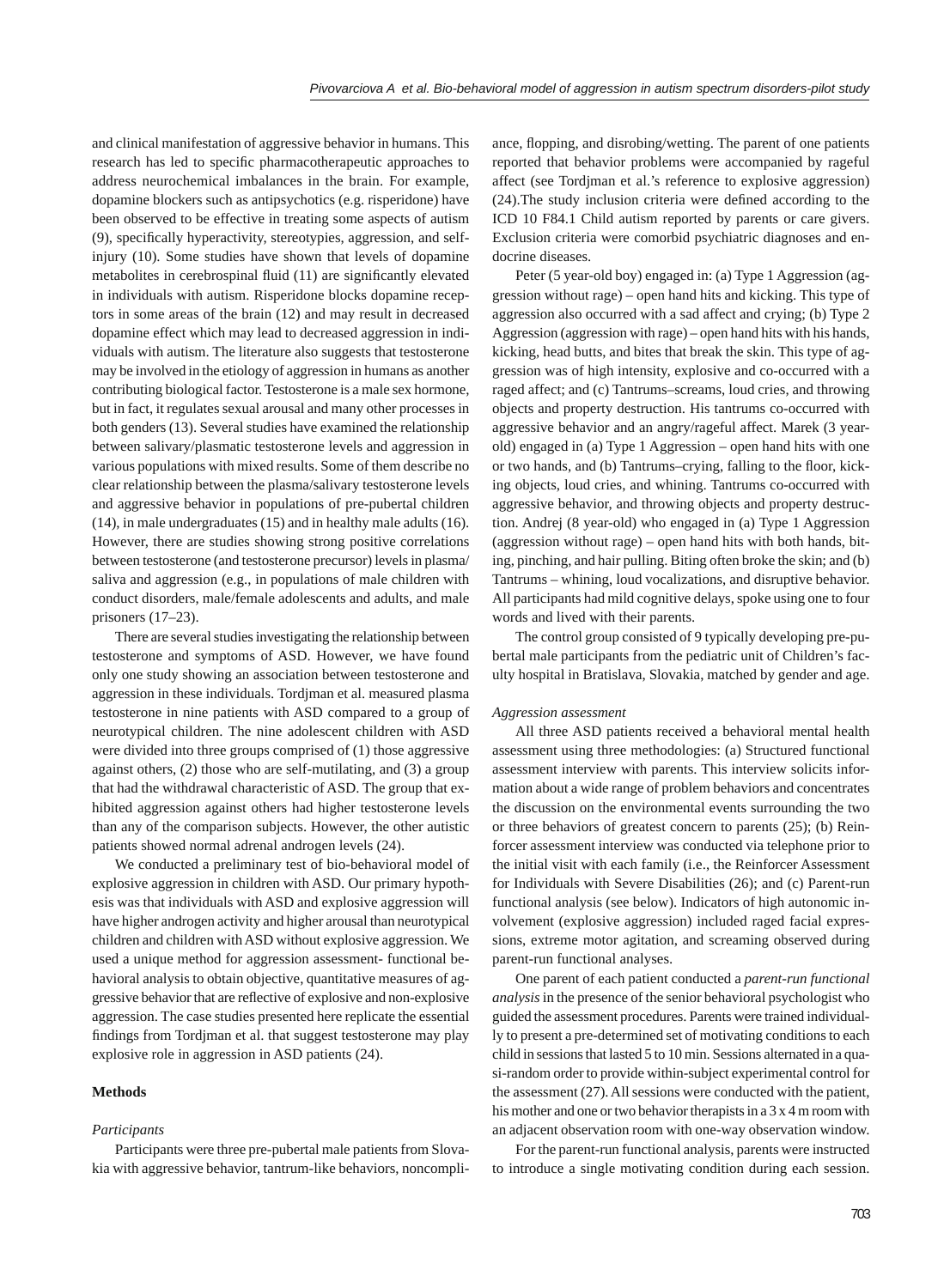## 702 – 706

Parents responded to occurrences of problem behaviors in the way they would normally at home and no prescribed consequences for problem behavior were arranged (28, 29). Participants were individually exposed to the following functional behavioral assessment conditions: (a) *non-demand interaction* – the patient's mother interacted with him on a nearly continuous basis, allowed access to his preferred activities, and placed no performance demands on him; (b) *task demands* – The patient's mother provided both easy and difficult tasks to perform consisting of matching, sorting, simple counting, letter tracing and sequencing tasks while seated together at a table; (c) *restricted access to an iPad video* – the parent told the patient that video time was over after approximately 4 min of video access and removed the iPad; (d) *low adult attention* – the patient was allowed to have access to preferred activities while his mother either read a magazine or engaged in conversation with a therapist; and (e*) transitions* – one patient (Marek) reportedly engaged in problem behaviors during transitions from one preferred activity to another. In this condition, Marek's mother asked him to transition between two identical activities at two separate tables in the room after engaging in the activity for approximately 4 min. All assessment conditions simulated naturally occurring situations in the home as reported by all three patients' parents.

Data were collected on each child's target problem behaviors as operationally defined above. Indicators of high autonomic involvement (explosive aggression) included raged facial expressions, extreme motor agitation, and screaming which were observed only in Peter. One or two observers used a continuous count within 10-s interval recording procedure for Type 1 and Type 2 aggression and for Tantrums for Andrej. These data were then converted into a rate measure. Behaviors defined as tantrums that varied considerably in duration were recorded using a continuous 10-s partial-interval recording procedure, and converted into a percentage of 10-s intervals measure. Inter-observer agreement (IOA) was calculated for all behaviors measured a minimum of 45 % of the sessions for all patients. IOA was calculated on a point-by-point or intervalby-interval basis and averaged 93.5 % across all three patients.

#### *Biochemical analyses*

Blood drawing for testosterone was conducted in all patients (taken between 8:00- 10:00 am, in June/July 2013) according to standardized procedure and was obtained within one month of the behavioral mental health assessment for all ASD and control patients. Total testosterone levels were measured by ELISA kit. The ELISA kit was used according to manufacturer's instructions (DRG Instruments GmbH, Marburg, Germany). The intra-assay coefficient of variation was 3.3 % and inter-assay coefficient of variation was 6.2 %.

## **Results**

#### *Functional Analysis Findings*

Figure 1 graphically depicts the results of the parent-run functional analyses. Quantitative levels of target behaviors are represented on the y-axes across assessment conditions located along the x-axes. Peter engaged in the highest levels of Type 1 Aggres-



**Fig. 1. Levels of problem behavior across different conditions of the parent-run functional analysis for Peter , Marek and Andrej.**

sion in the test conditions of task demands, restricted phone video access and low adult attention. Although levels of Type 2 Aggression were by comparison much lower, Peter engaged in high levels of tantrums across all assessment conditions and these tantrums reliably co-occurred with an angry/rageful affect that sometimes included aggression. Marek's aggressive behavior was categorized as Type 1 (without arousal or rage) but was only observed to occur once during the entire assessment. His parents did not describe Marek's aggression in terms consistent with Type 2 Aggression. By contrast, Marek engaged in high levels of tantrums (with absence of high arousal and rage) especially in the restricted access and transition conditions including the separate behaviors shown in the middle panel of Figure 1. Andrej also engaged in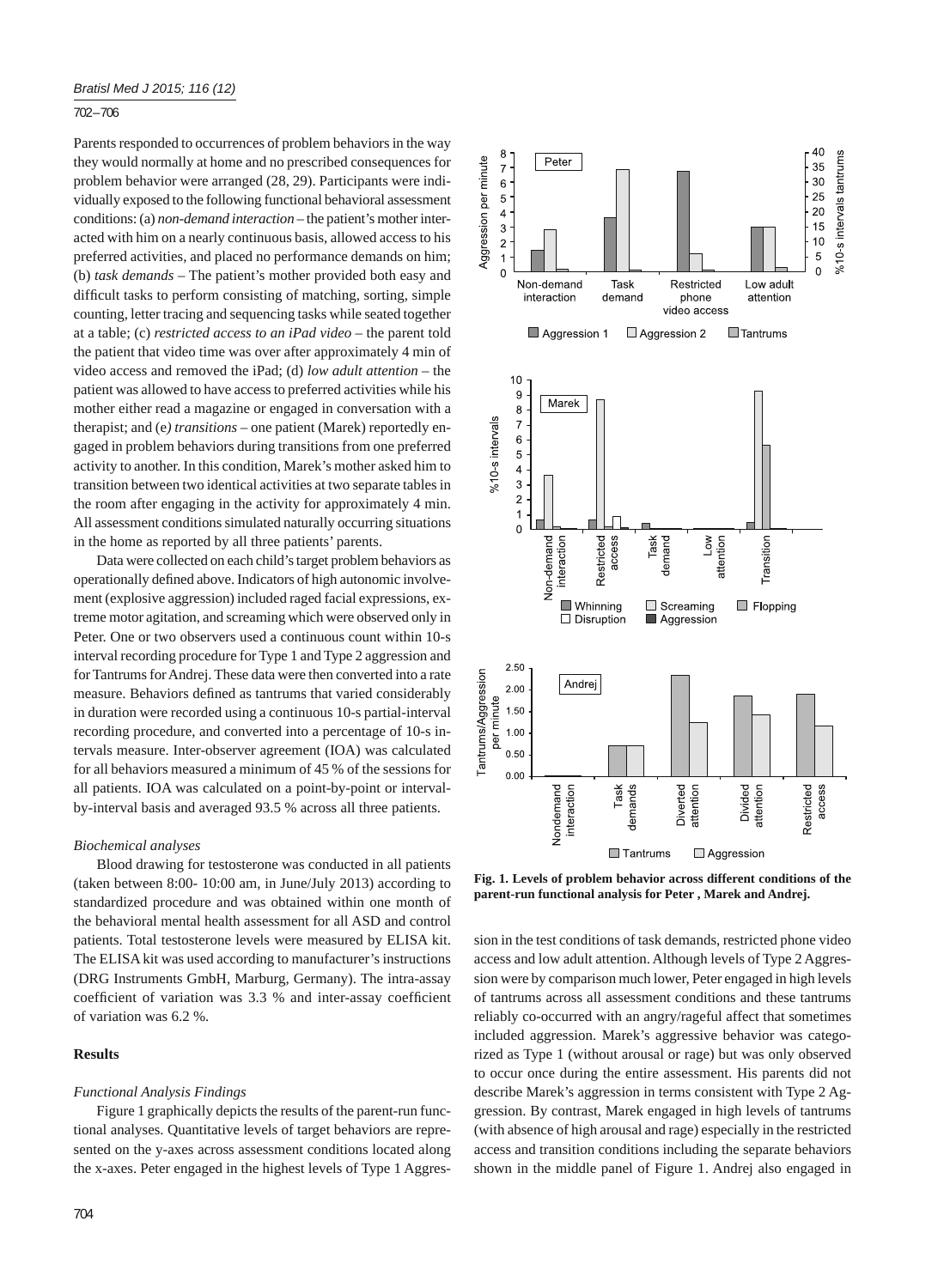**Tab. 1. Plasmatic testosterone and observed indicators of rage, explosive aggression and increased autonomic arousal during the functional analysis by individual patient and ASD and Control group means, standard deviations and standard error of measurement.**

| Patient    | Plasmatic testosterone | Indicators of rage/autonomic |
|------------|------------------------|------------------------------|
|            | nmol/1                 | arousal                      |
| Peter      | 0.88722098**           | Yes                          |
| Marek      | 0.27986813             | N <sub>0</sub>               |
| Andrej     | 0.65826892             | N <sub>0</sub>               |
| Group      | <b>Autism Spectrum</b> | Age & Gender Matched         |
|            | <b>Disorders</b>       | Control                      |
| Mean       | 0.60845267667          | 0.44183671500                |
| <b>SD</b>  | 0.30672563420          | 0.21487841526**              |
| <b>SEM</b> | 0.17708812747          | 0.07162613842                |
| N          |                        |                              |

\*\* Peter's plasmatic testosterone in nmol/l was 2.07 SD above the Control Group mean

frequent rates of aggression and tantrum-like behaviors across all test conditions and nearly zero rates during the non-demand interaction condition which serves as a control for the other test conditions. The bottom panel of Figure 1 shows that Andrej was similarly sensitive to the diverted (mother reading a magazine) and divided attention (mother conversing with a therapist) conditions and restricted access to videos. Andrej was also more sensitive to difficult tasks than easy tasks.

#### *Plasmatic Testosterone and Indicators of Rage/Arousal*

Only one of the three children with ASD engaged in aggression that co-occurred with rageful affect and indicators of high arousal during episodes of problem behavior. Although Peter displayed low levels of Type 2 Aggression, they all occurred in combination with Tantrums that included rageful behavior. As shown in Table 1, Peter's plasmatic testosterone level was 2.07 standard deviations above the mean of the age and gender matched control group, indicating an abnormally high level of plasmatic testosterone (24).

The functional analysis results allowed us to design individualized behavioral treatments for all three children that were effective. However, given the focus of this article, detailed treatment protocols and results may be obtained from the first author upon request.

### **Discussion and conclusion**

In our pilot study we replicated the findings of Tordjman et al (24). We found that only one of the three children with ASD engaged in aggression that co-occurred with rageful affect and indicators of high arousal during episodes of problem behavior and this child´s plasmatic testosterone level was 2.07 standard deviations above the mean of the age and gender matched control group, indicating an abnormally high level of plasmatic testosterone. However in future research it is necessary to increase the sample size and to study the relationship between testosterone and explosive aggression in more comprehensive way, taking into consideration complex androgen activity (30) not only total testosterone plasmatic levels (e.g. sensitivity of androgen receptor, activity of enzymes involved in testosterone metabolism). Moreover arousal associated with explosive aggression might be measured more exactly using heart rate variability/skin conduc-

tance measurements in probands, helping to distinguish between the aggression subtypes.

Children in our pilot study were ages 3 to 8. Although one child showed clear signs of rageful aggression and correlated tantrums, none of the children engaged in aggression that posed high-risk of injury to others. However, with older and larger children presenting with severe aggression accompanied by rage and high arousal, adjunctive anti-androgen therapy may prove especially useful.

Among the main limitations of most past studies conducted in order to determine the relationship between testosterone levels and aggression in humans are the methods of measurement of aggressive symptoms. These measurements are based on subjective evaluation in scales/inventories completed by tested individuals or on rankings provided by caregivers/parents (13–22). In our pilot study we used specific method for assessments of aggressive behavior- functional behavioral assessment based on principles of applied behavioral analysis (ABA) (31). During functional behavioral analysis we were directly able to observe aggressive behavior and signs of high arousal in real time helping to classify the possible aggression subtypes (e.g. explosive aggression).Assessment of aggressive behavior based on experimental design during functional behavioral analysis is useful in order to obtain objective and quantitative characteristics such as function, frequency, intensity, and duration of aggressive episodes (27). In our future studies, these characteristics could be correlated with plasmatic testosterone levels (and other components of androgen activity) and thus define more specifically the relationships between this hormone and behavior.

In summary, the presented pilot work introduces a bio-behavioral model for the diagnosis and treatment of aggression in ASD patients. We implemented objective methods of measurement of problem behavior and we observed signs of explosivity in children with aggression and ASD. Our findings are consistent with those of Tordjman (24) who found that only three of nine children with autism who engaged in explosive aggression had elevated levels of testosterone compared to their counterpart ASD patients who did not engage in aggression and neurotypical controls. Our study, although with only a single patient, showed the same results as Tordjman et al insofar as the only child with ASD who engaged in explosive aggression had abnormally high levels of testosterone. We believe these findings are sufficiently promising to warrant further pursuit of a bio-behavioral approach to the treatment of children with autism. In the future we would like to extend our study and enroll more probands, objectively measure arousal using heart rate variability measurement, and measure other components of androgen activity (activity of aromatase and 5 alpha reductase, androgen sensitivity etc.).

#### **References**

**1. Lai MC, Lombardo MV, Baron-Cohen S.** Autism. Lancet 2014; (383): 896–910.

**2. Kanne SM, Mazurek MO.** Aggression in children and adolescents with ASD: prevalence and risk factors. J Autism Dev Disord 2011; (41): 926–937.